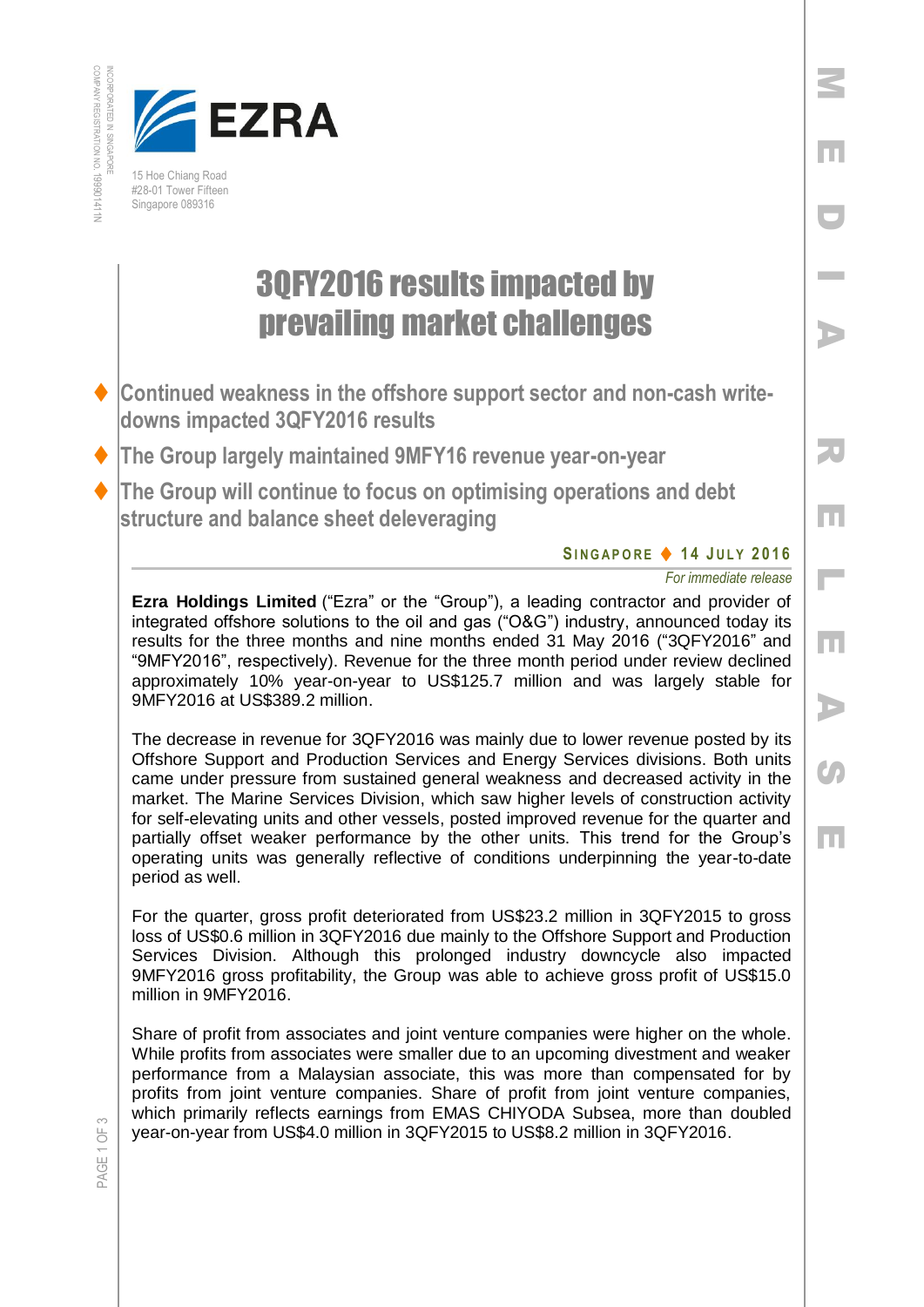

15 Hoe Chiang Road #28-01 Tower Fifteen Singapore 089316

During the quarter, the Group also booked a non-cash loss on disposal of disposal group classified as held for sale of US\$181.3 million that is one-off in nature and allowance for doubtful debt of US\$25.0 million, contributing to post-tax loss from continuing operations of US\$239.2 million for the Group. This compares with a profit of US\$0.05 million registered in the year-ago period. For 9MFY2016, the Group posted loss after tax from continuing operations of US\$509.0 million, which compares with a profit of US\$89.3 million in 9MFY2015.

After adjusting for non-cash items, operating profit before working capital changes came in at US\$13.1 million for 3QFY2016.

## **Outlook**

Financial performance over the next 12 months is expected to remain challenging as pressure on charter rates and decreased utilisation continue to weigh on operations for the Offshore Support and Production Services Division.

The Marine Services Division continues to diversify its products and services beyond the oil and gas industry and believes there will be continued demand for its offerings, notwithstanding the competitive and challenging environment.

On 10 June 2016, the Group announced entering into a binding agreement for Nippon Yusen Kabushiki Kaisha ("NYK") to invest in EMAS CHIYODA Subsea. NYK's involvement will further fortify EMAS CHIYODA Subsea's presence in the Japanese and international markets and will provide valuable access to NYK's experience in the offshore oil and gas industry. After completion, Ezra, Chiyoda Corporation ("Chiyoda") and NYK will hold 40%, 35% and 25% in EMAS CHIYODA Subsea, respectively.

In addition, the Group also announced on 1 July 2016 that it had formalised the sale of its entire stake in PV Keez Pte Ltd ("PV Keez") to PetroFirst Infrastructure 2 Limited. PV Keez is the entity under which *FPSO Lewek EMAS* is held. The sale is consistent with the Group's strategy of moving away from the ownership of FPSO assets and to leverage on its experience in FPSO conversion to provide value-added services to third parties instead.

Assuming the satisfaction of the respective customary closing conditions, including the approval of Ezra's shareholders, both the NYK transaction and sale of the Group's stake in PV Keez are expected to close by the third quarter of calendar year 2016.

PAGE 2 OF

**ABOUT THE COMPANY** 

**www.emas.com ♦ SGX mainboard listing: December 2005** 

EMAS – a leading global contracting group providing offshore/subsea construction, marine, production and well intervention services – is Ezra's operating brand. With

 D I AR E L E A $\bm{G}$ E

M

E